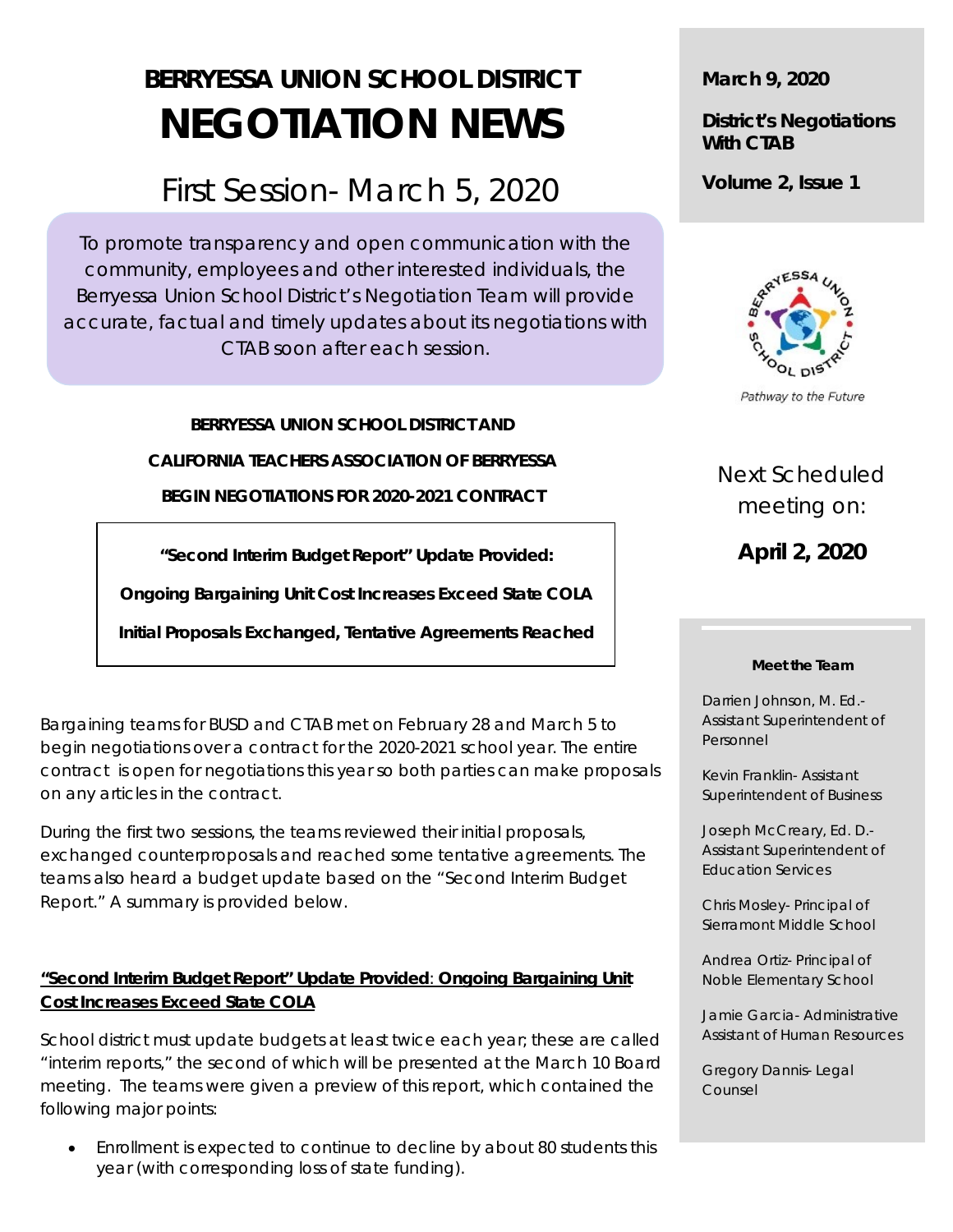- The 2020-2021 State Cost of Living Adjustment (COLA) was reduced from the projected 3% to 2.29% (the 2021-2022 projected COLA is 2.71%).
- The "general fund" has decreased by about \$140,000 due to the lowered COLA, declining enrollment, and the decrease in the EL population (which carries its own additional funding, \$500,000 of which was permanently lost last year).
- District contributions to STRS continue to increase by about 1.3%; unlike last year, the Governor has proposed no relief for districts to offset this cost.
- Employee "step and column" costs (natural movement on the salary schedule) are about 1.5%.
- **STRS and step and column cost increases total the equivalent of a 2.8% salary increase – more than the 2.29% State COLA.**
- Employee Health and Welfare costs have increased by about \$636,000 due to increased District contributions negotiated last year.
- The unrestricted "ending balance" (the District's reserve) is projected to decrease from its current year level of \$7.78 million to \$4.37 million in 2020-2021 to \$2.6 million in 2021-2022, for a total reduction of 67%.
- The above reduction in the ending balance is due to a structural budget deficit (spending more each year than is received that year), necessitating spending down reserves in order to meet expenses.
- Another major factor is the underfunding of special education, which results in the District needing to "contribute" general finds to meet these costs. This general contribution has gone from \$5.2 million in 2013- 2014 to \$11.76 million in 2019-2020, an increase of \$6.6 million or 126%.

The next event in the state budget cycle is the "May Revise" which will include updated state revenue projections and potential changes in the Governor's proposals.

# **Initial Proposals Exchanged, Tentative Agreements Reached**

# **DISTRICT INITIAL PROPOSALS.** The District's Initial Proposal states:

The District is committed to entering into good faith negotiations with representatives of the California Teachers Association of Berryessa in furtherance of the following interests:

- Students are our first priority;
- Our focus is to advance student achievement;
- We place student's needs before those of adults;
- We support a work place based on mutual respect and integrity;
- Maintain District fiscal solvency and evidence of affordability over time;
- Achieve an equitable settlement based on comparability and fairness; and
- Comply with all legal mandates.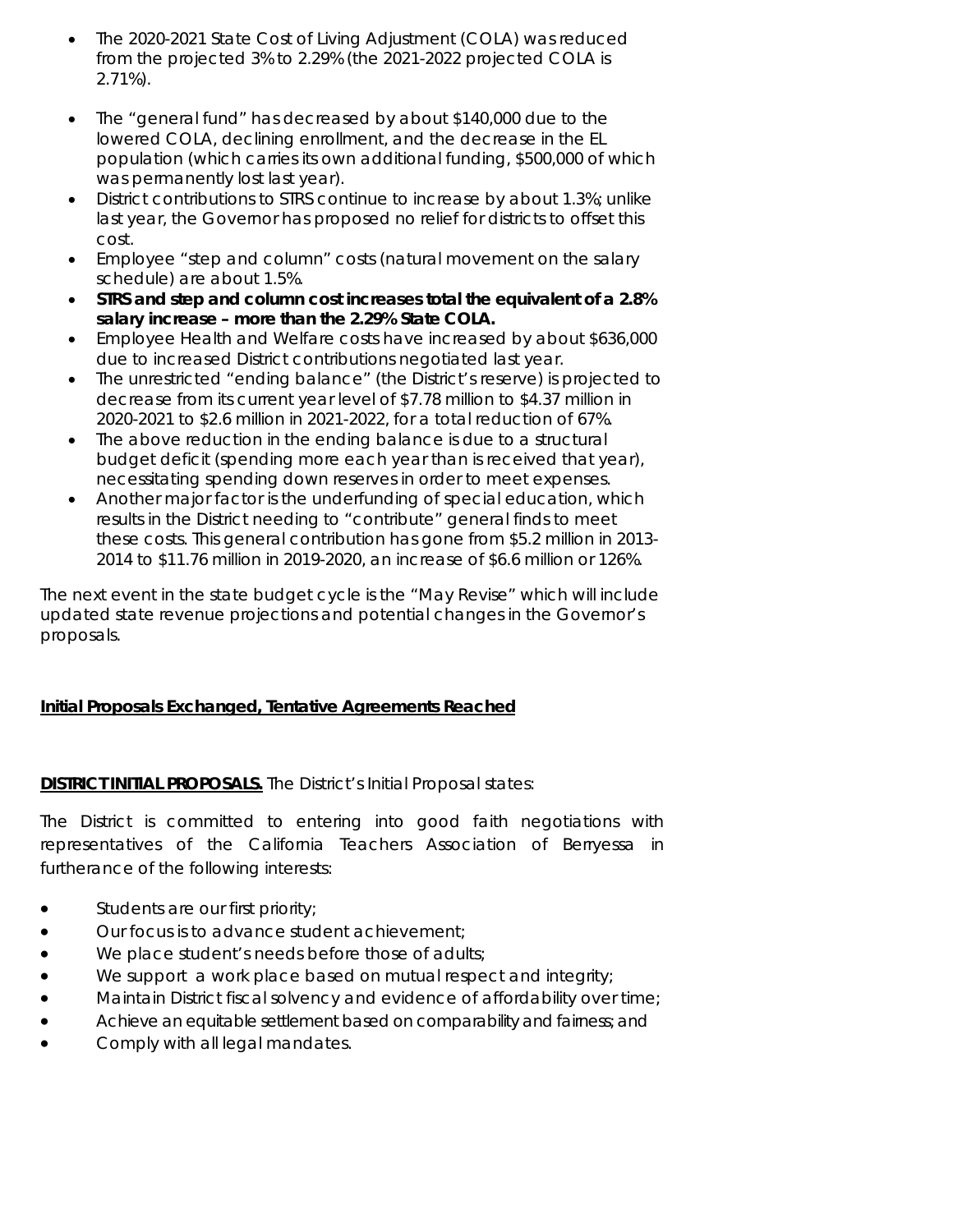The District's proposals are as follows:

- **Compensation**: The District has an interest in:
	- o Providing a competitive salary for its certificated employees in order to maintain the District's ability to recruit and retain certificated employees;
	- o Meeting its obligations to be fiscally responsible and to work within limited ongoing resources to meet student needs;
	- o Establishing signing bonuses, stipends and other incentives for recruitment and retention of special education providers and other areas of need; and
	- o Providing one day of Professional Development (PD) before the first day of school.
- **Benefits**: The District has an interest in providing health and welfare benefits as part of a total compensation package, within the available resources, at a level that will maintain the District's ability to recruit and retain certificated employees.
- **Hours, Responsibilities, Work Year**: The District has an interest in equalizing instructional time for TK with the instructional time provided in kindergarten, especially in light of additional supports that have been provided to TK instructors.
- **Evaluation**: Update and reorganize for easier use the California Standards for the Teaching Profession (CSTP) and related evaluation forms. Update language of the "Five Year Cycle" to remove outdated language based on expired federal law.
- **Leaves**: Move up deadline for intent to return from leave from April 1 to February 1 to assist with timely and efficient staffing.
- **Shared Contract:** Move up deadlines for requesting or renewing shared contract arrangements to assist with timely and efficient staffing. *Tentative Agreement (TA) reached.*

# **CTAB INITIAL PROPOSALS:**

- **Compensation**:
	- o Increase salaries the next three years (2020-21, 2021-22 and 2022-2023) by an amount to equal the average of all Santa Clara County districts by 2022-2023 plus add the State COLA percentage each year.
	- o Condense the salary schedule to a maximum of 18 years (currently 21 years).
	- o Establish "longevity increments" at 20, 23 and 26 years (currently 22, 26 and 30 years).
- **Benefits**:
	- o Change specific dollar amounts of District contribution to "the dollar amount equal to, but no greater than, the Kaiser single, two-party, and family plans."
	- o This would be a "floating cap," meaning the District would be required to automatically assume all future increases in Kaiser premiums without any negotiations.
- **Class Size**:
	- o Lower maximum class size numbers from "2 students over" (just agreed to last year) to "1 over."
	- o Lowed maximum electives class size.
	- o Lower middle school music and PE class sizes.
	- o Increase "overage" dollar payments per student (just increased last year).